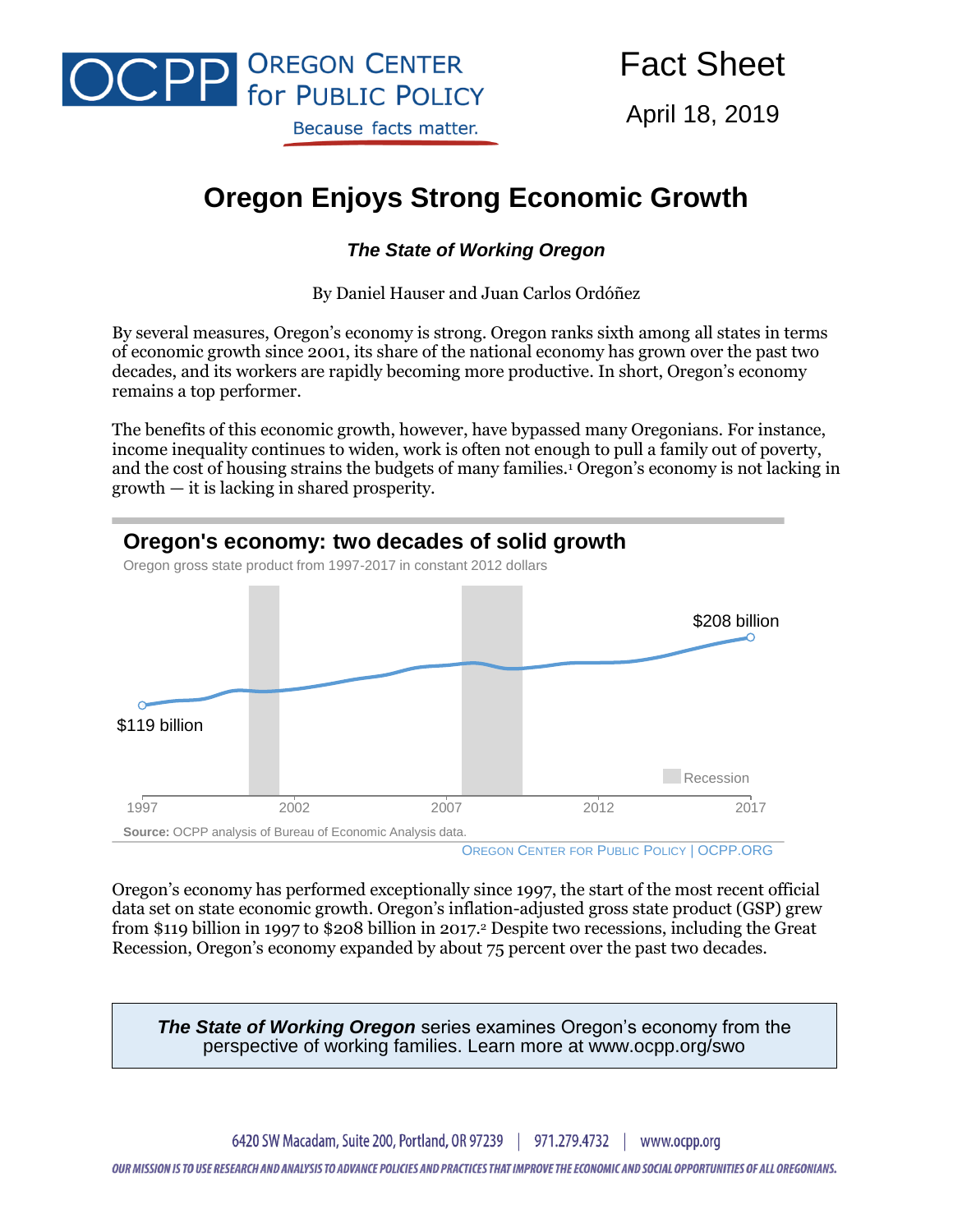## **Oregon's economic growth outpaces national rate**

2001-2017 percent change in GDP and Oregon GSP in constant 2012 dollars



OREGON CENTER FOR PUBLIC POLICY | OCPP.ORG

Since 2001, the official end of the recession preceding the Great Recession, Oregon's economic growth has outperformed that of the national economy. From 2001 to 2017, the U.S. economy grew by about 36 percent. The Oregon economy grew by 52 percent during that time.

## **Oregon's economic growth is one of the nation's highest**

2001-17 percent change in GSP by state



Oregon's economic growth is particularly strong relative to other states. From 2001 to 2017, Oregon ranked sixth among all states and the District of Columbia in terms of economic growth.

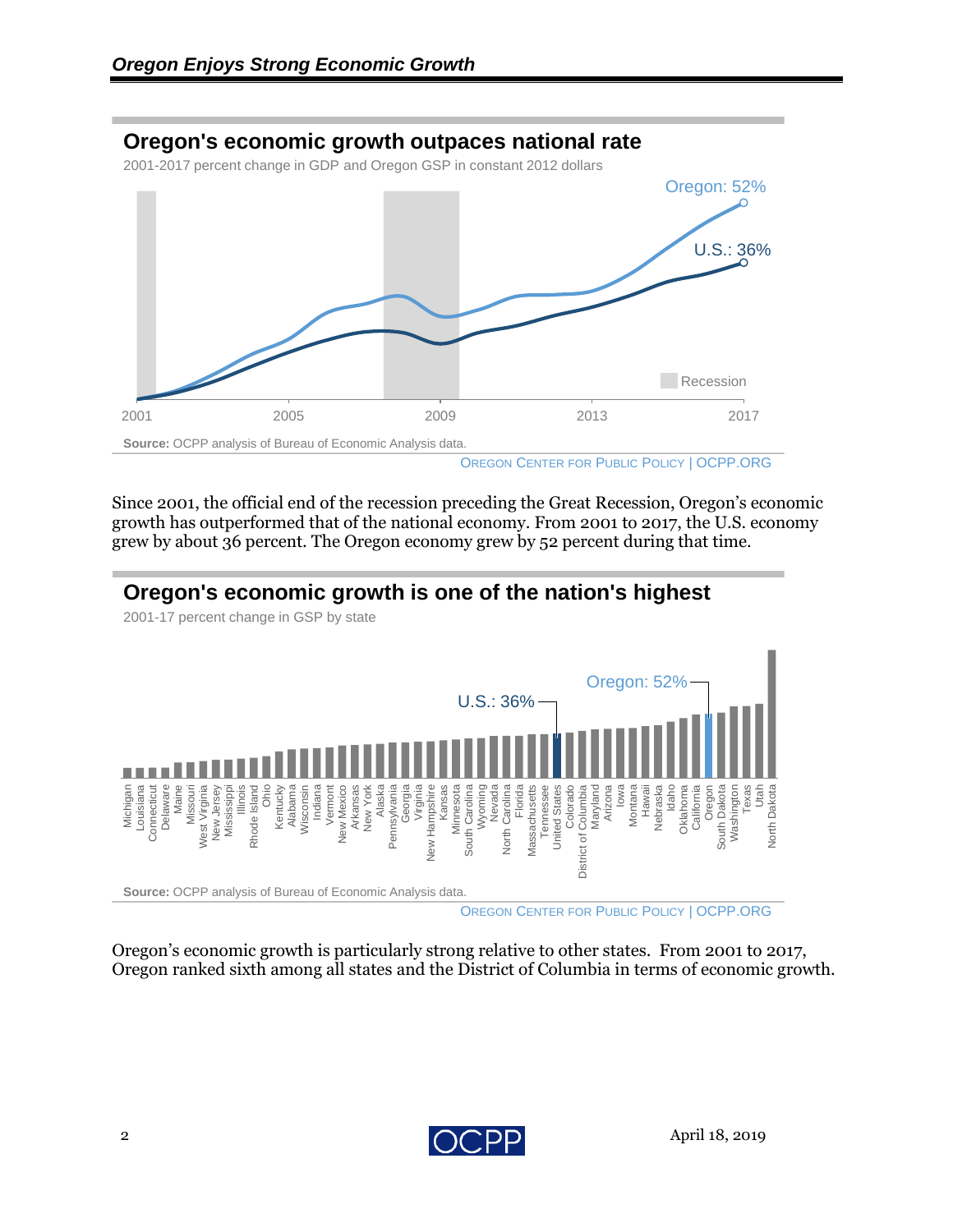

It is important to consider changes in population when measuring a state's economic growth, and Oregon's economy looks solid from that perspective as well. From 2001 to 2017, the national economy grew by about 19 percent on a per capita basis. Over that same time period, the Oregon economy expanded by about 27 percent, ranking it eighth among all states and the District of Columbia.

#### **Oregon's share of national economy grows**

Oregon share of U.S. gross domestic product by year



**Source:** OCPP analysis of Bureau of Economic Analysis data.

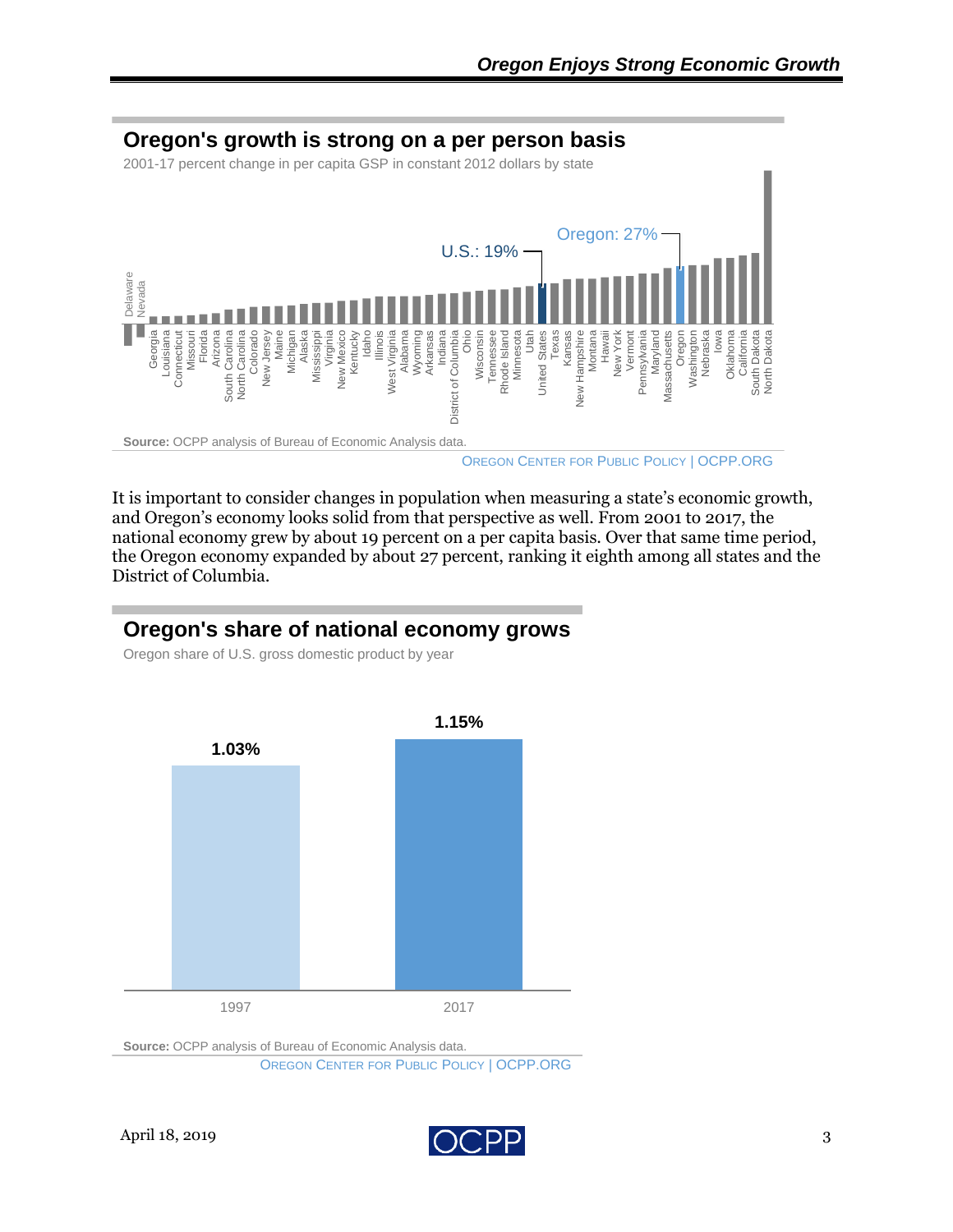As Oregon's economy has grown, so too has its importance to the national economy. In 1997, Oregon's GSP represented 1.03 percent of the U.S.'s gross domestic product (GDP). By 2017, Oregon's share of the country's GDP had grown to 1.15 percent, an increase of about 12 percent.



Oregon's economy typically outperforms the national economy during periods of economic growth. For example, Oregon's economy has grown faster than the national average in 13 of the past 20 years on record.



OREGON CENTER FOR PUBLIC POLICY | OCPP.ORG

Oregon workers are quickly becoming more productive. Between 2001 and 2017, Oregon productivity – the state's economic output per worker – increased by about 35 percent. National productivity increased by about 21 percent over that same time period.